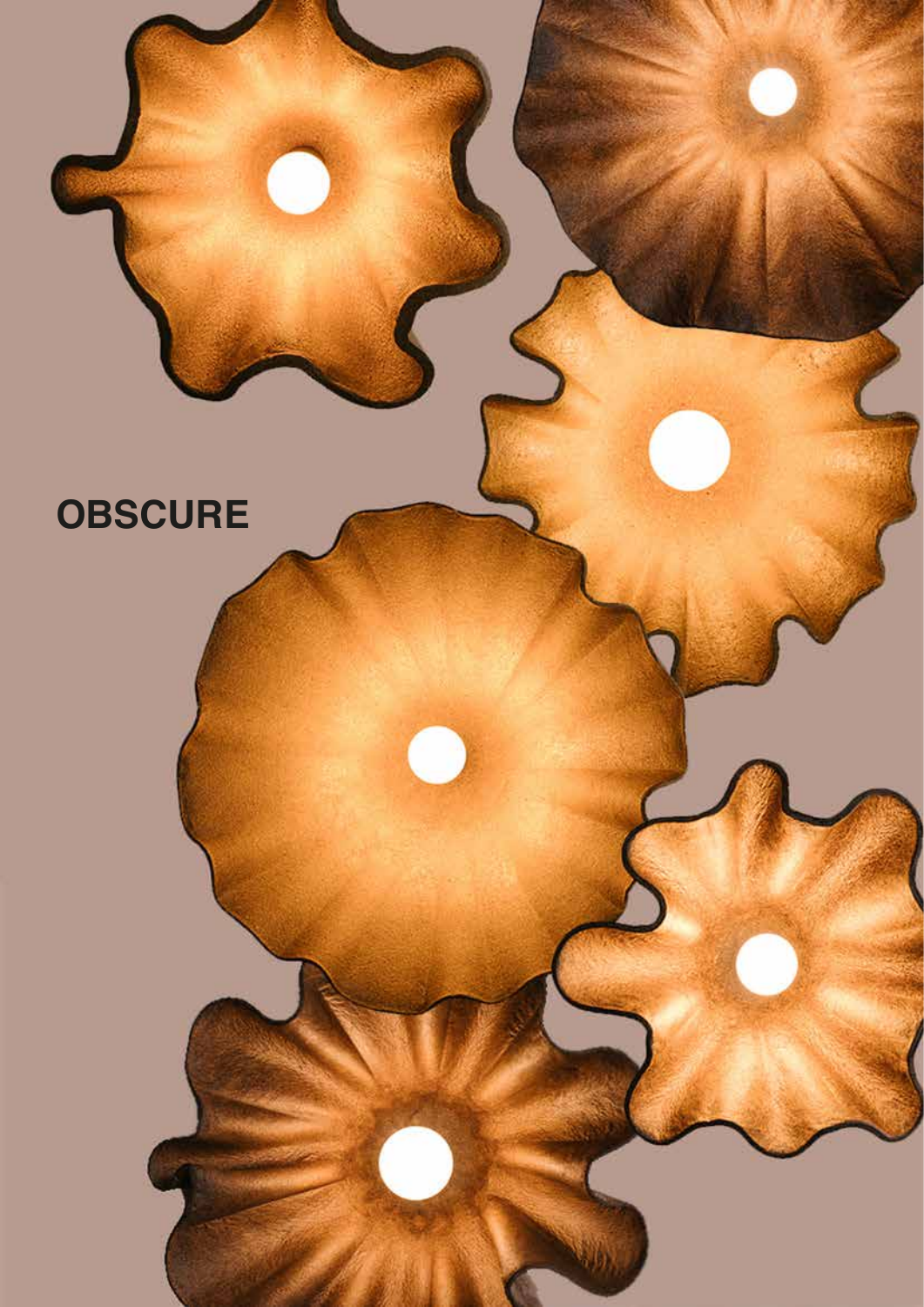# **WHAT'S IN THE BOX?**

**obscure lampshade [pictured: obscure coffee, medium]**





**cylindrical ceiling rose kit [matt black]**



**3**

**round electric cable covered by solid colour fabric [black]**



\*\*\* PLEASE NOTE terminal blocks are NOT INCLUDED and must be purchased separately. \*\*\* PLEASE NOTE terminal blocks are NOT INCLUDED and must be purchased separately.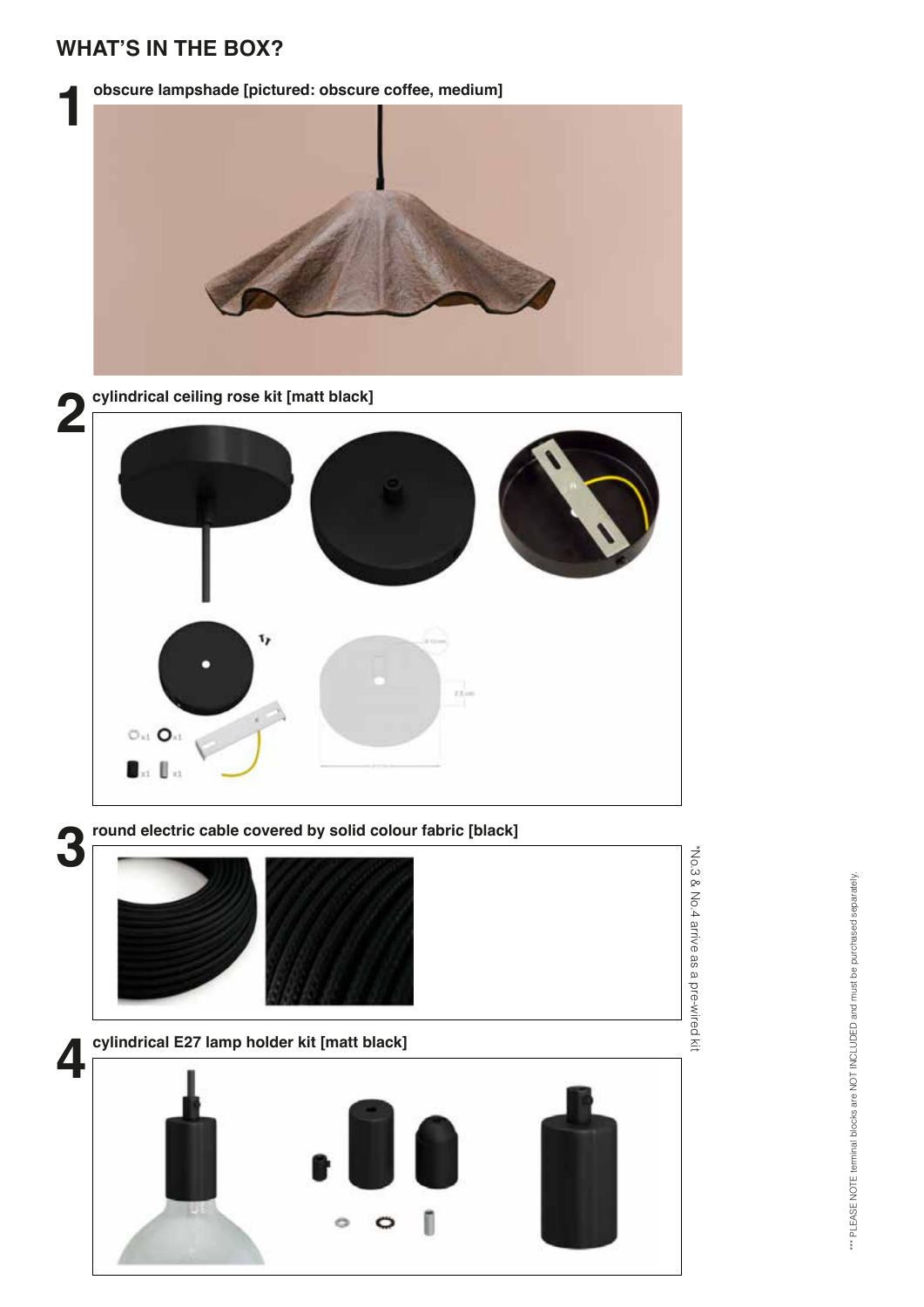# **1. Product specification**

#### **Electrical product specification:**

Technical specifications cylinder lamp holder kit

- Bulb: E27
- Maximum wattage: 15W
- Light Bulb included: No
- Diameter: 42 mm.
- Height: 62 mm.
- Hole diameter: 10 mm.
- Material: metal.

Technical specifications of cable

- H03VV 300/300V 2x0.75
- Flex Round Cable DOUBLE INSULATION under textile braid.
- CEI 20-20 CEI 20-35 RoHS.
- Diameter: 6.2 mm 2x0.75

Technical specifications metal rose kit

- Diameter: 120 mm.
- Hole diameter: 10 mm.
- Material: metal

#### **Lampshade specification:**

- Material: Orb (See website for material details)
- Sizes:

Small - Diameter: approximately 400mm; Height: approximately 220mm; Weight: approximately Medium - Diameter: approximately 600mm; Height: approximately 200mm; Weight: approximately Large - Diameter: approximately 600mm; Height: approximately 350mm; Weight: approximately



obscure coffee | small obscure coffee | medium obscure coffee | large



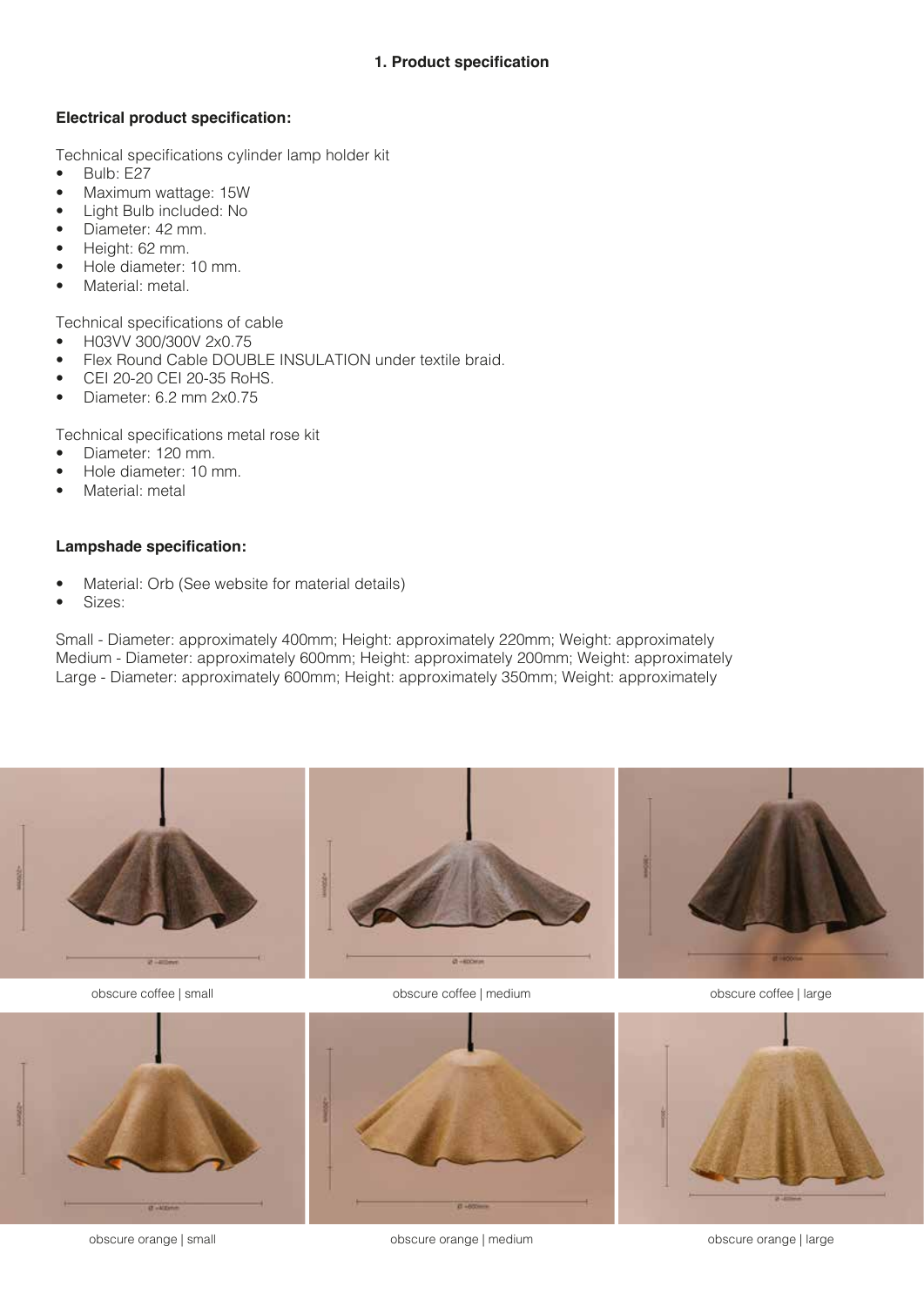# **WARNINGS**

Consult a qualified electrician for safe installation Read all instructions thoroughly and store safely for future reference

# **BEFORE INSTALLING**

Disconnect power: Switch off the electricity supply at the mains before installation. Withdraw the fuse or switch off the circuit breaker. Turning off the wall switch is NOT sufficient.

This ceiling shade comes with a cable and lampholder which have been professionally pre-assembled. The ceiling rose must be fitted and connected to ceiling wires.

\*Disclaimer: Electrical components are provided by Creative-Cables Retail Ltd. Biohm accepts no responsibility or liability for damages whatsoever for components and systems of third-party manufacturers that are installed or otherwise integrated with Biohm products.



Disclaimer Biohm accepts no responsibility for the correctness or completeness of the content and information provided by third-party websites. Biohm accepts no liability for damages of any kind whatsoever which may be caused by the use or otherwise or content contained on this website.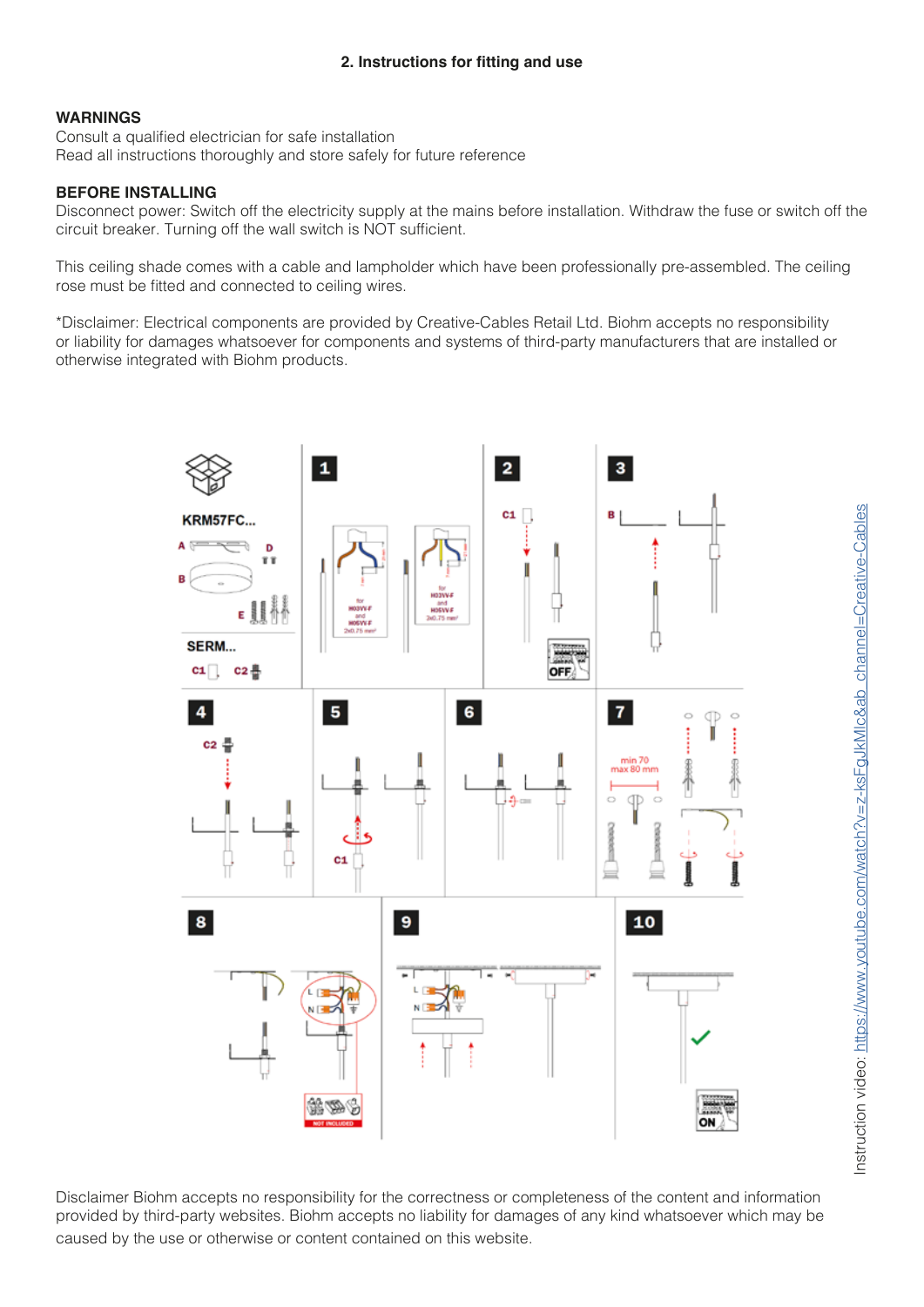# **• Care instructions**

This lampshade is designed for indoor use only, under ambient conditions. If it is in a room with extensive sun exposure, a slight colour lightening or softening effect might occur which is part of its natural aging process.

Recommended: Temperature range: 0-27 °C Relative humidity: < 60%

Apply linseed oil or beeswax mix every three years to maintain lampshade. Dust with a soft dry cloth. DO NOT apply any polish. DO NOT use an abrasive cleaner.

## **• Warranty**

This product has a one-year warranty for defects in materials or manufacture. Within this time we will repair or replace any components that have functional defects and replace components manufactured by third-party providers Report any faults to customer service by completing the contact form at https://www.biohm.co.uk/contact (select the 'Customer Service' tab in the 'Service Interest' category).

## **• Lifecycle of product**

Thanks to 'Obscure' being a completely natural product, it can be cold-composted at the end of its life. Simply break the lamp up into smaller components and place in your compost heap.

Alternatively, we remanufacture 'Obscure' lampshades. If you would like to recycle your lampshade with us, please get in touch by filling in a customer service contact form on our website.

This can be found using this link: https://www.biohm.co.uk/contact



cold-compostable 100% natural



toxin free



circular zero waste





handmade remanufacturable